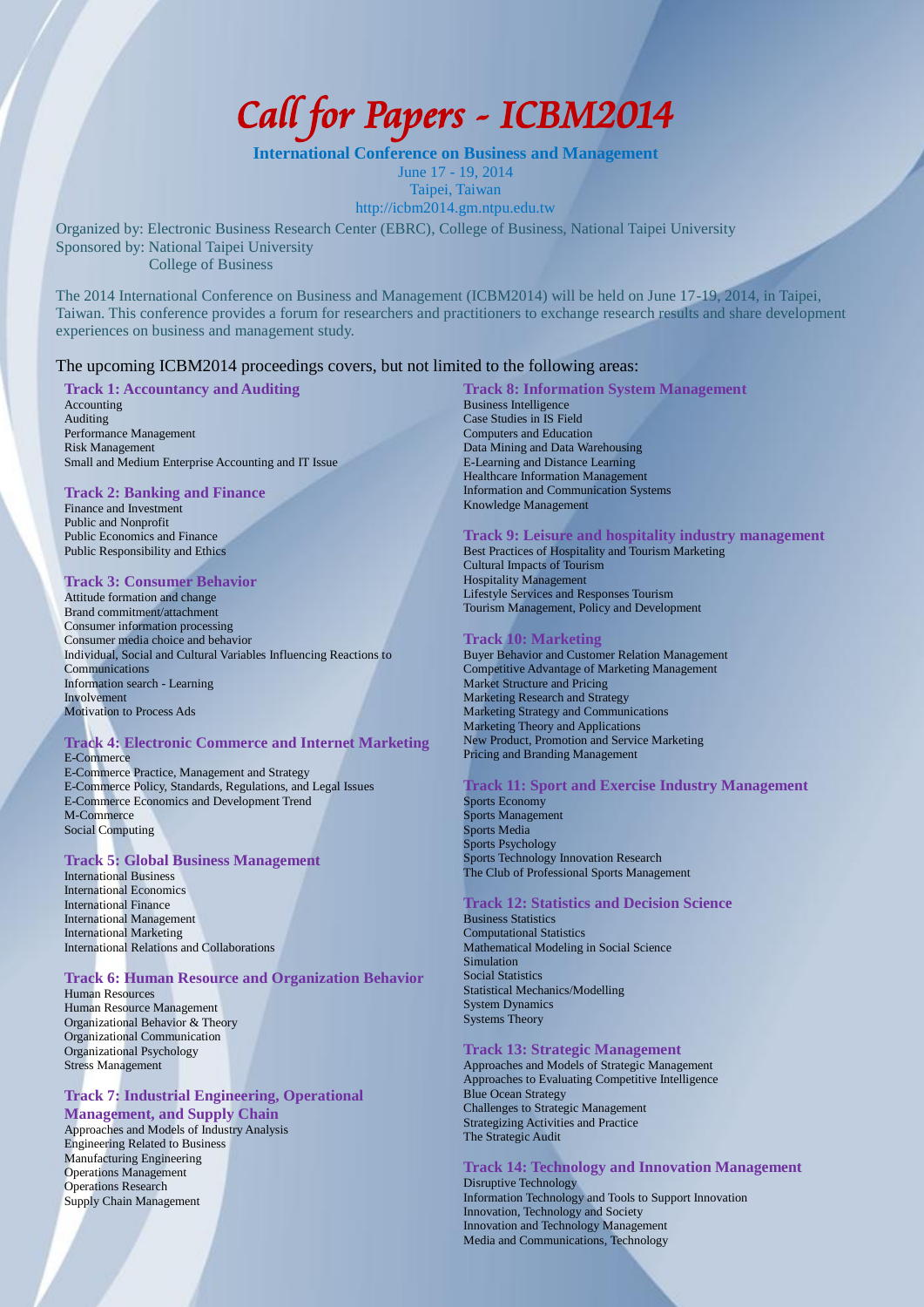## **Conference Co-chairs**

**Jason Tsai**

**Program Co-chairs**

**Chih-Chien Wang**

**Tzong-Ru Lee**

# **Organizing Co-chairs**

## **Cheng-Hsun Ho**

**Conference Committee**

| <b>Abdul Malik Syed</b>      | Salman bin Abdulaziz University, Saudi Arabia                                                | <b>Firoj Rauta</b>                 | <b>EMPI Business School, India</b>                               |
|------------------------------|----------------------------------------------------------------------------------------------|------------------------------------|------------------------------------------------------------------|
| <b>Abdul Talib Bon</b>       | Universiti Tun Hussein Onn Malaysia, Malaysia                                                | <b>Fredy Valenzuela</b>            | University of New England, Australia                             |
| <b>Adeleke Salami</b>        | African Development Bank, Tunisia                                                            | <b>G.</b> Sivanesan                | Bharathidasan University, Indian                                 |
| <b>Ahmad Nawaz Zaheer</b>    | University of Science and Technology of China,<br>China                                      | <b>Garoui Nassreddine</b>          | Sfax university, Tunisia                                         |
| Alireza Miremadi             | Sharif University of Technology-International<br>Campus, Iran                                | <b>Grzegorz Mazurek</b>            | Kozminski University, Poland                                     |
| <b>Anant Kumar</b>           | Xavier Institute of Social Service, India                                                    | <b>Guneratne Wickremasinghe</b>    | Victoria University, Australia                                   |
| Anirudha Vasant Bansod       | Fiji National University, Fiji                                                               | <b>H. Keith Edwards</b>            | University of Hawaii at Hilo, United States of<br>America        |
| Arménio Rego                 | Universidade de Aveiro, Portugal                                                             | <b>Hlaing Htake Khaung Tin</b>     | University of Computer Studies, Myanmar                          |
| <b>Bassey Benjamin Esu</b>   | University of Calabar, Nigeria                                                               | <b>Ho Yin Wong</b>                 | Deakin University, Australia                                     |
| <b>Benjamin James Inyang</b> | University of Calabar, Nigeria                                                               | <b>Hui-Chen Chan</b>               | National Taipei University, Taiwan                               |
| <b>Benjamin Yeo</b>          | Loyola Marymount University, United States of<br>America                                     | Hussein N. Ismail                  | Lebanese American University, Lebanon                            |
| <b>Bin Li</b>                | Griffith University, Australia                                                               | <b>Ihtisham Abdul Malik</b>        | <b>CPMSATS</b> Institute of Information<br>Technology, Pakistan  |
| <b>Birgit Wauters</b>        | Vrije Universiteit Brussel, Belgium                                                          | <b>Ilenia Confente</b>             | University of Verona, Italy                                      |
| <b>Brian Manguza Moonga</b>  | University of Zambia, Zambia                                                                 | <b>I-ping Chiang</b>               | National Taipei University, Taiwan                               |
| <b>Carmine Sellitto</b>      | Victoria University, Australia                                                               | <b>Jao-hong Cheng</b>              | National Yunlin University of Science and<br>Technology, Taiwan  |
| <b>Chad Lin</b>              | Curtin University, Australia                                                                 | <b>Jiri Strouhal</b>               | University of Economics Prague, Czech<br>Republic                |
| <b>Chaipong Pongpanich</b>   | Sasin Graduate Institute of Business Administration<br>of Chulalongkorn University, Thailand | Jiun-Lin Chen                      | University of Adelaide, Australia                                |
| <b>Cheng Aiwu</b>            | Xi'an Polytechnic University, China                                                          | <b>John Chelliah</b>               | University of Technology, Australia                              |
| <b>Cheng-Shih Lin</b>        | National Quemoy University, Taiwan                                                           | <b>Jooh Lee</b>                    | Rowan University, United States of America                       |
| <b>Chian-Son Yu</b>          | Shih Chien University, Taiwan                                                                | <b>Juite Wang</b>                  | National Chung Hsing University, Taiwan                          |
| <b>Ching-Yu Lien</b>         | Minghsin University of Science and Technology,<br>Taiwan                                     | <b>Keiichi Yamada</b>              | Nakamura Gakuen University, Japan                                |
| <b>Choi Sang Long</b>        | Universiti Teknologi Malaysia, Malaysia                                                      | <b>Kuang-Wen Wu</b>                | Feng Chia University, Taiwan                                     |
|                              | <b>Chunghuey Linda Huang</b> National Taipei University, Taiwan                              | Lakshmi Jagannathan                | Day Ananda Sagar Institutions, India                             |
| <b>David Ang</b>             | Auburn University Montgomery, United States of<br>America                                    | Lanita Winata                      | Griffith University, Australia                                   |
| David Chao                   | San Francisco State University, United States of<br>America                                  | <b>Manikam Pillay</b>              | Edith Cowan University, Australia                                |
| <b>Davood Askarany</b>       | University of Auckland, New Zealand                                                          | <b>Marcin Gasior</b>               | Lublin University of Technology, Poland                          |
| E. Sathiyamoorthy            | VIT University, India                                                                        | <b>Masao Toyama</b>                | Chiba Institute of Technology, Japan                             |
| Eric Ng                      | University of Southern Queensland, Australia                                                 | Mehdi Asgarkhani                   | Christchurch Polytechnic Institute of<br>Technology, New Zealand |
| <b>Erunke Canice Esidene</b> | Nasarawa state University, Nigeria                                                           | <b>Meysam Shaverdi</b>             | University of Guilan, Iran                                       |
|                              | Evelyn G. Chiloane-Tsoka University of South Africa, South Africa                            | <b>Michael Anastasi Anastasiou</b> | University of Central Lancashire, Cyprus                         |
| <b>Ezaz Ahmed</b>            | School of Business and Law, Australia                                                        | <b>Michael Colin Cant</b>          | University of South Africa, South Africa                         |